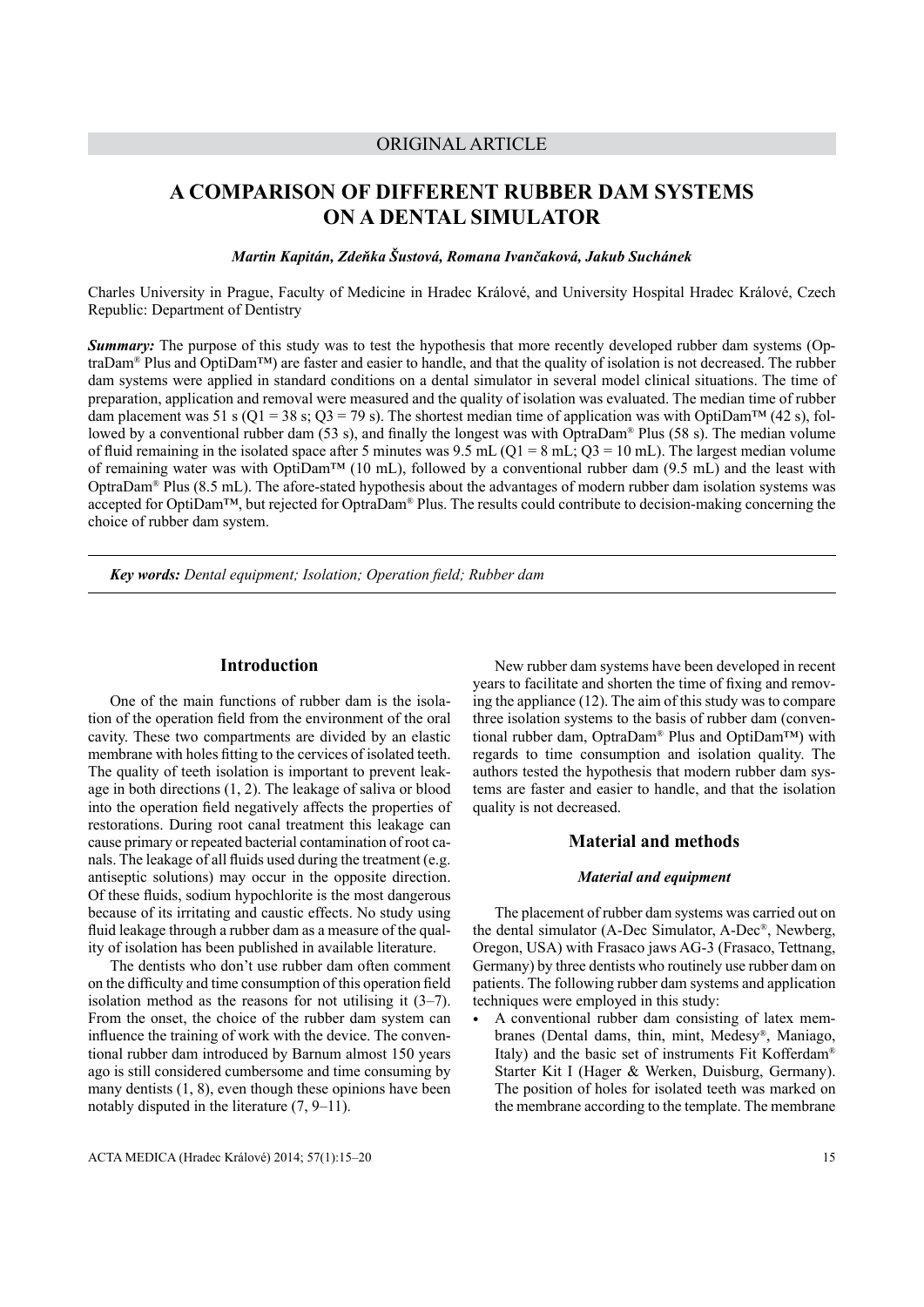was perforated with a punch set to form holes of suitable sizes. A winged clamp was threaded into the hole for the anchor tooth and the membrane was attached to a frame. The clamp, frame and membrane were placed all at once onto the dental simulator using application forceps. Margins of the hole for the anchor tooth were pulled under the clamp wings, and the other holes in the membrane were adapted to the cervices of corresponding teeth using dental floss. Finally the membrane was stretched onto the frame (Fig. 1).

• OptraDam® Plus (Ivoclar Vivadent, Schaan, Lichtenstein). The membrane was perforated with a punch in pre-marked locations. OptraDam® Plus was placed onto the simulator according to the manual and the isolated teeth were passed through the holes using dental floss. In accordance with the manual, a Wedjets<sup>®</sup> stabilization cord (Coltène/Whaledent AG, Altstätten, Switzerland)



**Fig. 1:** The conventional rubber dam placed on the upper left permanent central incisor (situation 3).



**Fig. 2:** OptraDam® Plus placed on the lower right permanent first molar (situation 2).

was inserted into the interdental space behind the last isolated tooth to improve the retention of the membrane (Fig. 2).

• OptiDam™ (Kerr Hawe SA, Bioggio, Switzerland). The membrane was stretched onto the plastic frame and the holes were cut with scissors. OptiDam™ was placed onto the simulator, teeth were passed through the dam using dental floss and a metallic clamp was placed onto the anchor tooth according to the manual (Fig. 3).

## **Methods**

The tested systems were compared in 6 model situations divided into two groups – isolation of a single tooth (situations 1–3) and isolation of a group of teeth (situations 4–6). The model situations were as follows:

- 1. Isolation of a single upper molar (the upper left permanent first molar).
- 2. Isolation of a single lower molar (the lower right permanent first molar).
- 3. Isolation of a single upper incisor (the upper left permanent central incisor).
- 4. Isolation of a group of upper lateral teeth (from the upper right first premolar to the upper right second permanent molar).
- 5. Isolation of the upper frontal segment including both first premolars.
- 6. Isolation of the lower dental arch between the both permanent first molars.

The position of the simulator was adjusted to imitate the supine position of a patient. The upper occlusal plane was angled 15 degrees backwards in relation to the vertical plane for the isolation of upper teeth in situations 1, 3, 4 and 5 (Fig. 4). The lower occlusal plane was angled 30 degrees above the horizontal plane for the isolation of lower teeth in situations 2 and 6 (Fig. 5).



**Fig. 3:** OptiDam™ placed on the upper left permanent first molar (situation 1).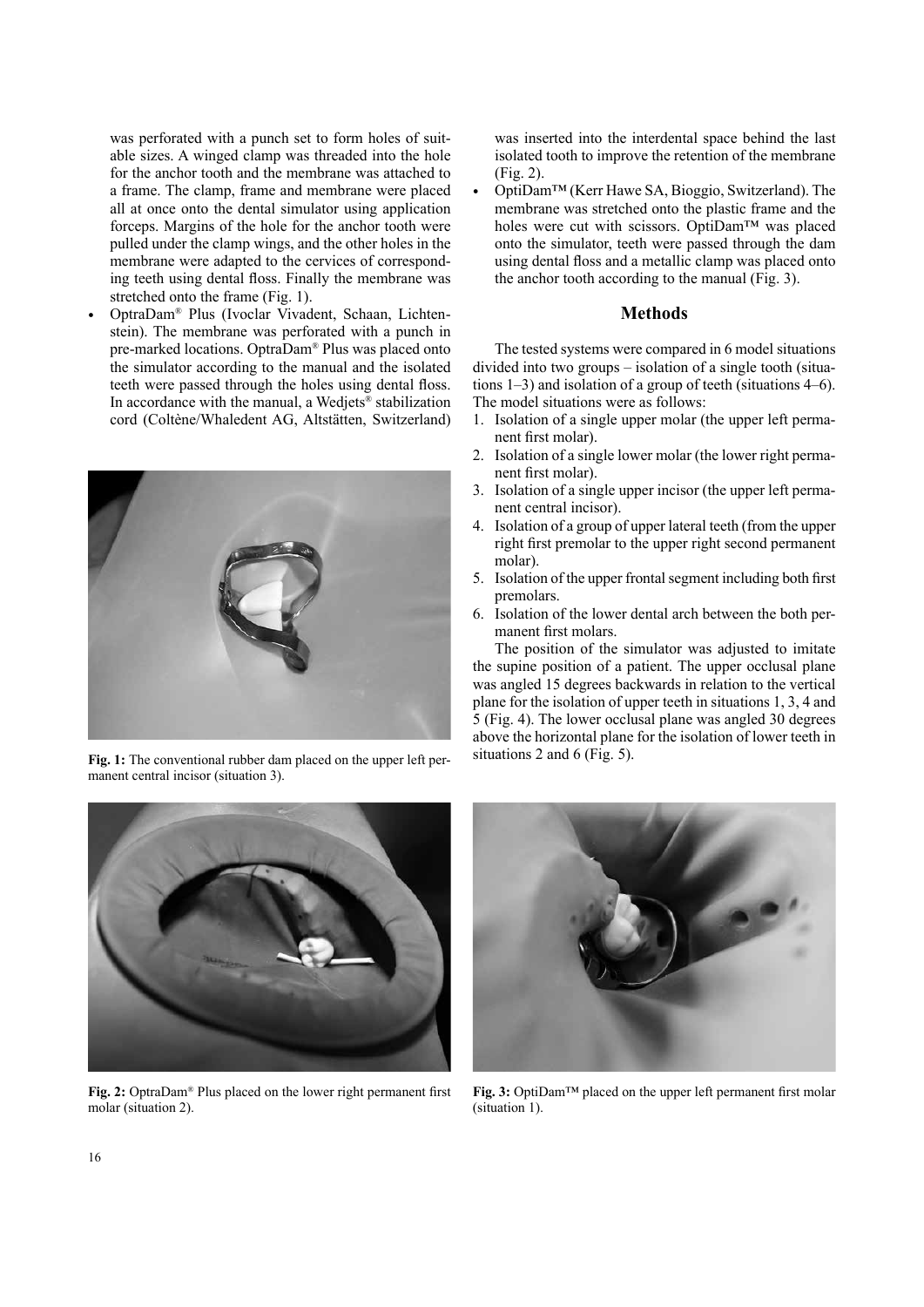Each dentist applied every rubber dam system ten times in each model situation; accordingly 540 single placements of rubber dams were performed. The following time periods were measured within seconds of accuracy for each placement:

- The time of rubber dam preparation.
- The time of rubber dam placement.
- The time of rubber dam removal.

An original method was developed by the authors to evaluate the quality of isolation. When the rubber dam had been placed, a volume of 10 mL of water was applied by syringe into the isolated space (Fig. 6–8). After a period of five minutes the remaining water was aspirated back into the syringe and the volume was determined to within an accuracy of 0.5 mL. If all the water had leaked through the rubber dam, the time of occurence was noted. The volume of remaining water was thus considered the indicator of isolation quality.



**Fig. 6:** The conventional rubber dam placed in the situation 3 with water in the isolated space.



**Fig. 4:** The dental simulator in the position for work in the upper jaw.



**Fig. 5:** The dental simulator in the position for work in the lower jaw.



**Fig. 7:** OptraDam® Plus placed in the situation 2 with water in the isolated space.



**Fig. 8:** OptiDam™ placed in the situation 1 with water in the isolated space.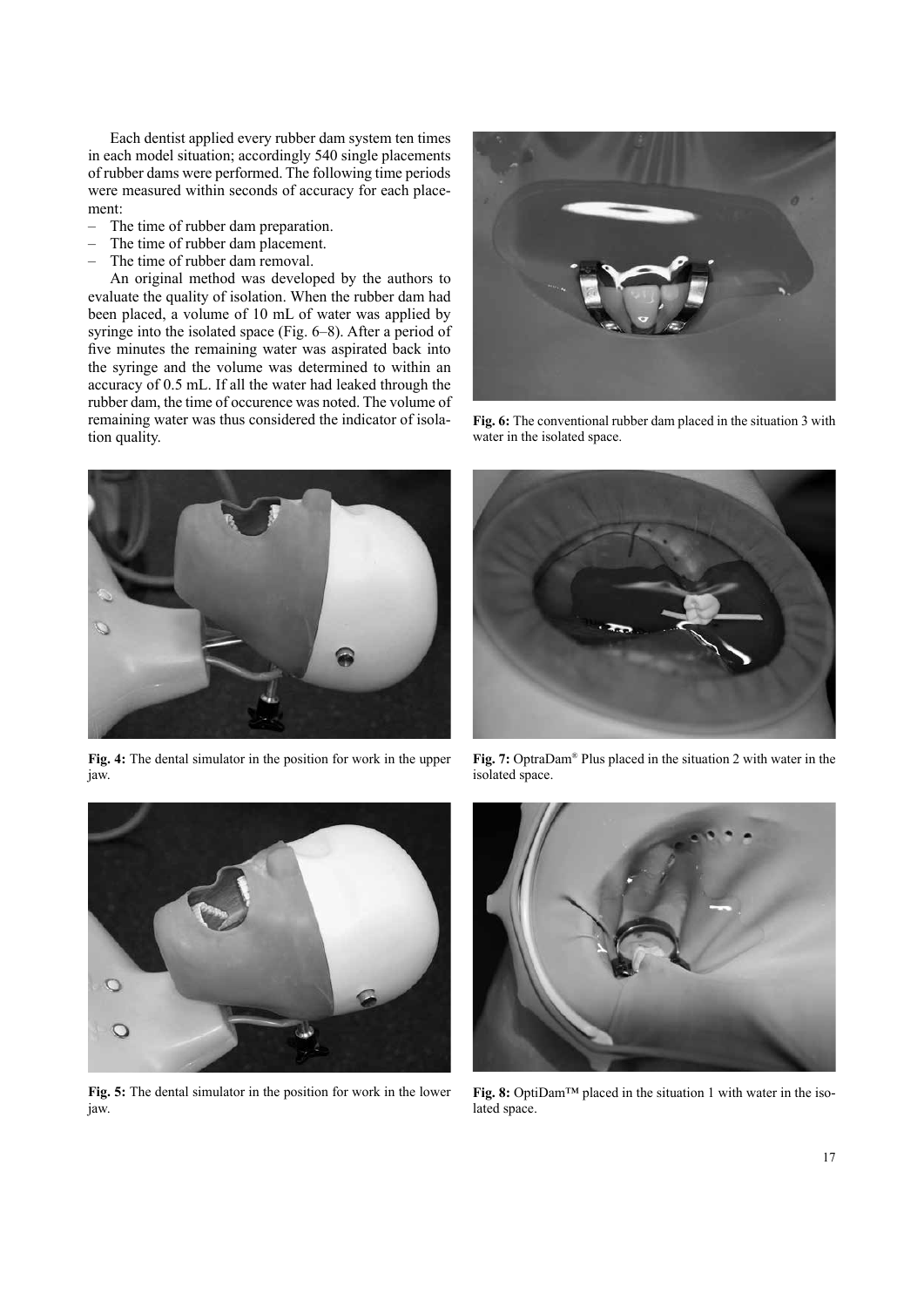# **Statistics**

The data obtained were statistically analyzed in NCSS 8 using methods of descriptive statistics (median, 1st quartile, 3rd quartile), Kolmogorov-Smirnov test and Kruskal-Wallis one way analysis with post hoc Dunn's test. Selected level of significance was  $\alpha = 0.05$ .

#### **Results**

The obtained data regarding the times of rubber dam preparation, placement and removal and the volume of remaining water were not distributed normally, thus the median values are presented.

The differences between the dentists were not statistically significant in any of the observed parameters.

The median time of rubber dam preparation was 31 s  $(Q1 = 24 \text{ s}; Q3 = 41 \text{ s})$ . The median values of preparation time for individual systems and quartiles are given in Table 1. All the differences were statistically significant ( $P < 0.001$ ). The preparation time median values and quartiles for the different model situations are given in Table 2. The median preparation time was 26 s (Q1 = 19 s; Q3 = 32 s) for the isolation of a single tooth and 40 s ( $Q1 = 30$  s;  $Q3 = 49$  s) for the isolation of a group of teeth. The time of rubber dam preparation in the isolation of a single tooth was statistically significantly shorter than in the isolation of a group of teeth  $(P < 0.001)$ .

The median time of rubber dam placement was 51 s  $(Q1 = 38 \text{ s}; Q3 = 79 \text{ s})$ . The median values of placement time for individual systems and quartiles are given in Table 1. The differences between OptiDam™ and both conventional rubber dam and OptraDam® Plus were statistically significant  $(P < 0.001)$ . The difference between conventional rubber dam and OptraDam® Plus was not statistically significant. The median values and quartiles of time of rubber dam placement in the different model situations are given in Table 3. The median placement time was  $38 \text{ s } (Q1 = 34 \text{ s};$  $Q3 = 44$  s) for the isolation of a single tooth and 78 s ( $Q1 = 62$  s;  $Q3 = 95$  s) for the isolation of a group of teeth. The time of rubber dam placement in the isolation of a single tooth was statistically significantly shorter than in the isolation of a group of teeth ( $P \le 0.001$ ).

The median time of rubber dam removal was 12 s  $(Q1 = 9 \text{ s}; Q3 = 17 \text{ s})$ . The median values of removal time for individual systems and quartiles are given in Table 1. All

> Isolation (mL) median (Q1; Q3)

|              | Preparation (s)   | Placement (s)     | Removal (s)       | Isolation (mL    |
|--------------|-------------------|-------------------|-------------------|------------------|
|              | median $(Q1; Q3)$ | median $(Q1; Q3)$ | median $(Q1; Q3)$ | median $(Q1; Q)$ |
| Conventional | 40.5(34;70)       | 53.0(42; 83)      | 12(9;17)          | 9.5(7.5;10)      |

**Tab. 1:** A comparison of rubber dam systems.

|  |  |  |  |  |  |  |  |  | Tab. 2: A comparison of preparation time medians in different model situations. |  |
|--|--|--|--|--|--|--|--|--|---------------------------------------------------------------------------------|--|
|--|--|--|--|--|--|--|--|--|---------------------------------------------------------------------------------|--|

|                            | Situation  |              |              |              |                |             |  |  |
|----------------------------|------------|--------------|--------------|--------------|----------------|-------------|--|--|
|                            | l(s)       | 2(s)         | 3(s)         | 4(s)         | 5(s)           | 6(s)        |  |  |
| Conventional               | 34(32; 35) | 32.5(31; 35) | 37.0(35; 40) | 42.0(41; 44) | 71.0(65; 74)   | 76(72; 80)  |  |  |
| OptraDam <sup>®</sup> Plus | 17(15; 18) | 19.0(18; 20) | 18.0(17; 19) | 24.5(23; 27) | 31.0(28; 35)   | 44(41; 46)  |  |  |
| $Opti$ Dam <sup>TM</sup>   | 26(25; 28) | 25.0(23; 27) | 25.5(23; 28) | 30.5(26; 37) | 34.0(30; 40.5) | 34(33; 41)  |  |  |
| Common median              | 26(18; 32) | 25.0(20; 32) | 25.5(19; 35) | 31.0(25; 42) | 36.5(30; 65)   | 45 (38; 72) |  |  |

OptraDam® Plus 21.5 (18; 31) 57.5 (41; 92) 14 (10; 23) 8.5 (2.5; 10) OptiDam<sup>TM</sup> 28.5 (25; 33) 42.0 (31; 68) 10 (8; 14) 10.0 (9.5; 10)

The median times of preparation are given along with the 1st and the 3rd quartiles.

**Tab. 3:** A comparison of placement time medians in different model situations.

|                            | Situation    |              |              |               |              |                  |  |  |
|----------------------------|--------------|--------------|--------------|---------------|--------------|------------------|--|--|
|                            | (s)          | 2(s)         | 3(s)         | 4(s)          | 5(s)         | 6(s)             |  |  |
| Conventional               | 37.5(35; 42) | 42.5(40; 47) | 45.0(40; 48) | 58.5 (55; 65) | 84.0(76; 91) | 94.5(87;108)     |  |  |
| OptraDam <sup>®</sup> Plus | 43.0(38; 52) | 40.5(37; 50) | 41.0(36; 45) | 65.0(55;76)   | 90.5(82; 99) | 147.5 (125; 164) |  |  |
| OptiDam™                   | 34.0(29; 36) | 27.5(26; 32) | 31.5(29; 35) | 51.5 (47; 59) | 62.5(56; 74) | 84.5(76;96)      |  |  |
| Common median              | 37.0(35; 43) | 39.0(31; 45) | 39.0(33; 45) | 58.0(51;68)   | 82.5(68; 91) | 100.5(86; 130)   |  |  |

The median times of placement are given along with the 1st and the 3rd quartiles.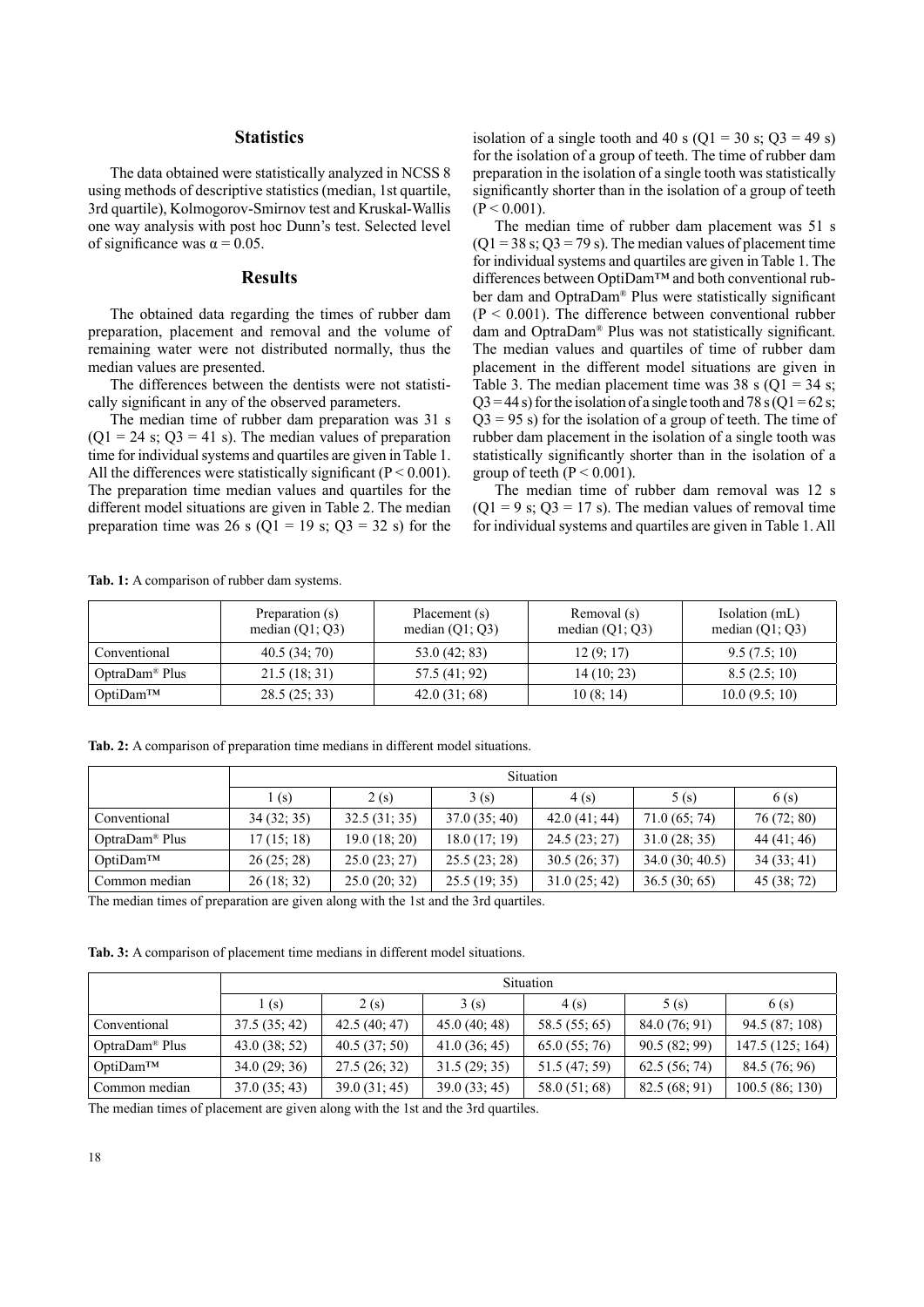|                            | <b>Situation</b> |             |               |              |               |               |  |  |
|----------------------------|------------------|-------------|---------------|--------------|---------------|---------------|--|--|
|                            | (mL)             | $2$ (mL)    | $3$ (mL)      | $4$ (mL)     | $5$ (mL)      | $6$ (mL)      |  |  |
| Conventional               | 10(9.5; 10)      | 10(5.5; 10) | 10.0(9.5; 10) | 9.0(3;10)    | 9.5(8; 9.5)   | 7.5(2.5; 9.5) |  |  |
| OptraDam <sup>®</sup> Plus | 9(6.5; 9.5)      | 10(10; 10)  | 9.5(7.5; 9.5) | 4.5(1;10)    | 3.5(0.5; 8.5) | 5.0(2; 8)     |  |  |
| $Opti$ Dam <sup>TM</sup>   | 10(10; 10)       | 10(10; 10)  | 10.0(10;10)   | 9.5(9.5; 10) | 9.5(9;10)     | 9.5(9;10)     |  |  |
| Common median              | 10(9.5; 10)      | 10(9.5; 10) | 10.0(9.5; 10) | 9.5(7.5;10)  | 9.0(5.5; 9.5) | 8.0(4; 9.5)   |  |  |

**Tab. 4:** A comparison of isolation quality (remaining water volume medians) in different model situations.

The median volumes of remaining water are given along with the 1st and the 3rd quartiles.

the differences were statistically significant (conventional rubber dam vs. Optra $Dam^{\otimes}$  Plus  $P < 0.01$ ; conventional rubber dam vs. OptiDam™ P < 0.05; OptraDam® Plus vs. OptiDam<sup>™</sup>  $P < 0.001$ ).

The median volume of remaining water was 9.5 mL  $(Q1 = 8$  mL;  $Q3 = 10$  mL). The median values of remaining water volume for individual systems are given in Table 1. All the differences were statistically significant ( $P < 0.001$ ). A comparison of isolation quality in different model situations is presented in Table 4. The median volume of remaining water was  $10 \text{ mL} (Q1 = 9.5 \text{ mL}; Q3 = 10 \text{ mL})$  in the isolation of a single tooth and 9 mL (Q1 = 5 mL; Q3 = 9.5 mL) in the isolation of a group of teeth. The quality of the isolation of a single tooth was statistically significantly better as compared with the isolation of a group of teeth  $(P < 0.001)$ . The leakage of the total amount of water occurred in 32 cases. The median time of complete leakage was  $210$  s ( $Q1 = 135$  s;  $Q3 = 240$  s). With a conventional rubber dam complete leakage occurred 8 times, with the median time 165 s. With OptraDam® Plus complete leakage took place 24 times, with the median time 210 s. With OptiDam™ complete leakage did not occur at any time.

# **Discussion**

Statistically significant differences were found when the systems OptraDam® Plus and OptiDam™ were compared with the conventional rubber dam. The conventional rubber dam was chosen as a control for comparing the newly developed isolation systems. The thin membrane of conventional rubber dam was used. The authors believed that it was easier to place a thinner membrane, thus it could serve better as a control, because one of the intended outcomes of this study was act as a form of recommendation regarding the easiness of the different isolation systems.

Concerning preparation, the conventional rubber dam showed the slowest result, undoubtedly because of the additional steps required for its preparation. The preparation of both modern rubber dam systems is simpler, as it is not necessary to mark the position of holes. The threading of the clamp is also a factor; a clamp is not used at all with OptraDam® Plus and it is placed separately after the application of OptiDam™. This parameter, however, is not really important clinically, because an extensive part of the preparation can be done before the patient arrives and thus does not prolong the treatment time.

The median time needed for rubber dam application on the simulator was less than one minute. We assume that the application of a rubber dam on a patient takes more time. The presence of surrounding structures makes it more difficult. The process can also be complicated by irregular morphology or position of teeth, or else by the impossibility of setting the patient's head to an optimal position. Nevertheless this time is rather short compared with the total time of treatment, which usually takes several dozen minutes. The statistically significant differences between OptiDam™ and both the other systems can be significant even clinically. The time needed for OptraDam® Plus placement was almost 1.5 times longer than the placement time for OptiDam™. It can be expected that these differences would be more considerable when these procedures are performed by dentists with less experience with rubber dam use or by students, as generally they require more time for rubber dam placement  $(9-11)$ .

The ranking of the three systems in terms of the time of removal was the same as that of placement time. However, this parameter is not so important clinically, as the removal time was quite short in all the tested systems and so it did not have a great effect on the total manipulation time.

The best quality of isolation was achieved using OptiDam™. The average isolation was achieved with the conventional rubber dam and the lowest level of isolation was with OptraDam® Plus. One limitation of the used method could lie in the fact that using a simulator does not entirely correspond with the circumstances in clinical practice, during which fluids are continually being suctioned from the isolated space and thus do not accumulate to such an extent.

Comparing the different model situations it was found that with the isolation of a single tooth there are shorter times of preparation, placement and removal. In addition the quality of isolation is better than with the isolation of a group of teeth. The shorter times are the result of the simpler manipulation when only one tooth is isolated. The differences in isolation quality are most likely caused by the